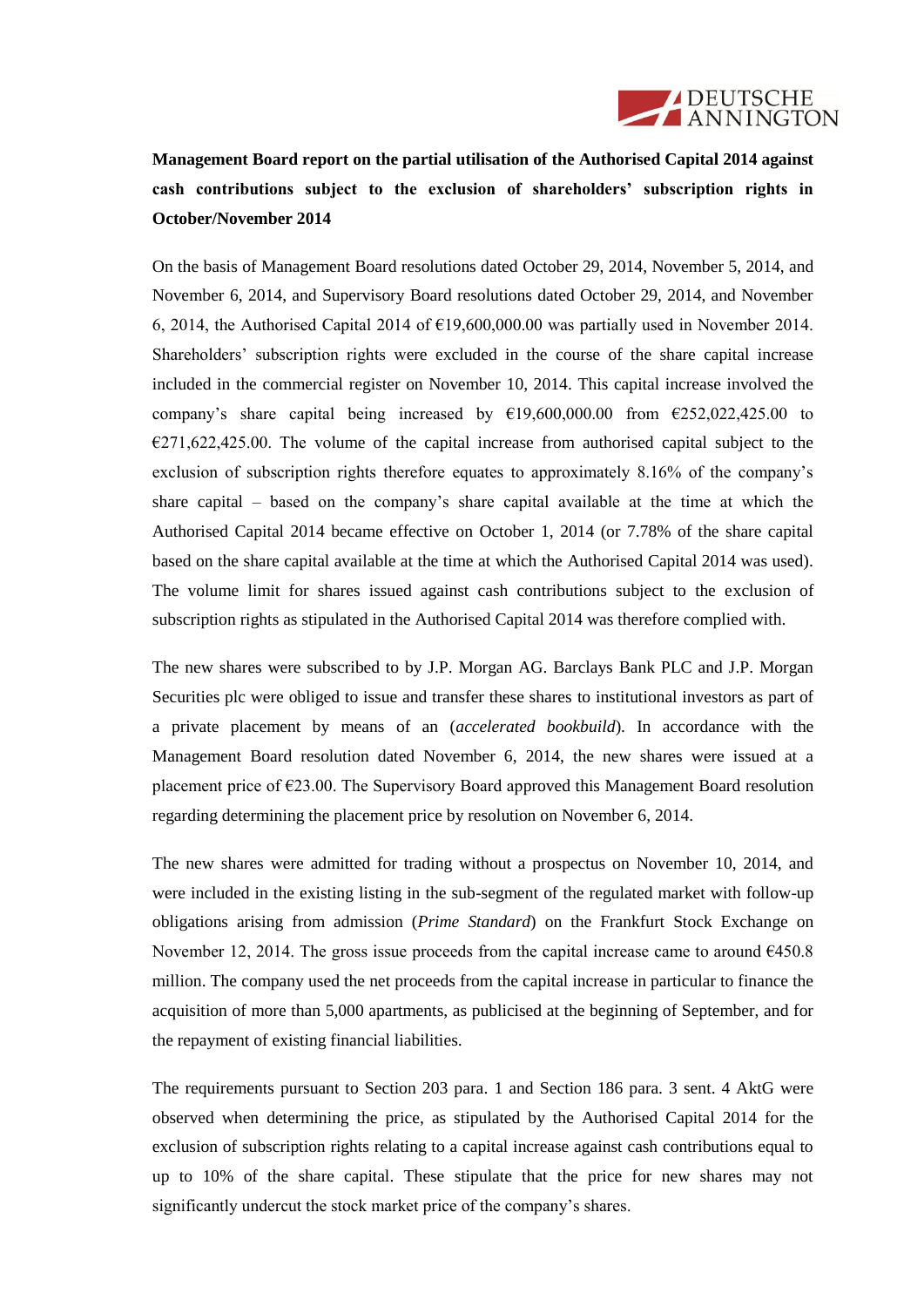The stipulated placement price per share of  $\epsilon$ 23.00 equates to a reduction of approximately 2.37% compared with the volume-weighted average Xetra price of the company's shares over the last four trading days prior to the price being fixed. The reduction was therefore within the range generally recognised as being acceptable.

With its exclusion of shareholders' subscription rights, the company availed itself of the option of excluding subscription rights in the event of cash capital increases within companies listed on the stock exchange as legally stipulated in Section 203 para. 1 and Section 186 para. 3 sent. 4 AktG. Such an exclusion of subscription rights was necessary here in order to exploit at short notice what the Management Board and Supervisory Board considered to be a favourable market situation at the time of the partial utilisation of the Authorised Capital 2014 and to achieve the maximum possible issue proceeds on the basis of market-oriented pricing. The minimum two-week subscription period required if subscription rights are granted (Section 186 para. 1 and 2 AktG) would have prohibited reactions at short notice to the current market situation.

Furthermore, if subscription rights are granted, the definitive subscription price must be made public at the latest three days prior to the end of the subscription period (Section 186 para. 2 sent. 2 AktG). There is therefore a greater market risk and, in particular, a price fluctuation risk involved here than if subscription rights are excluded, due to the longer period between price determination and implementation of the capital increase and also the volatility of the stock markets. A successful placement in relation to a capital increase with subscription rights would therefore have made a corresponding margin of safety for the current stock market price necessary and would consequently potentially have led to non-market-based conditions. Based on the above reasons, the exclusion of subscription rights was in the interests of the company. Additionally, with the price being determined close to the current stock market price and with the volume of shares issued subject to the exclusion of subscription rights being limited to approximately 8.16% of the share capital in existence at the time at which the Authorised Capital 2014 came into effect, the interests of the shareholders were likewise appropriately protected. Because in view of stock exchange trading being liquid, this gives the shareholders the opportunity to maintain their relative investments in the company by effecting additional stock market purchases on the basis of comparable conditions. In addition, issuing the new shares close to the current stock market price ensured that the capital increase did not result in any notable economic dilution of the shareholders' shareholdings.

In accordance with the authorisation granted in Article 4.5 of the company's Articles of Association, the new shares with dividend rights were already issued as of January 1, 2014. The new shares thus came with the same dividend rights when issued as carried by the existing shares. As such, there was no need to assign a separate securities identification code to the new